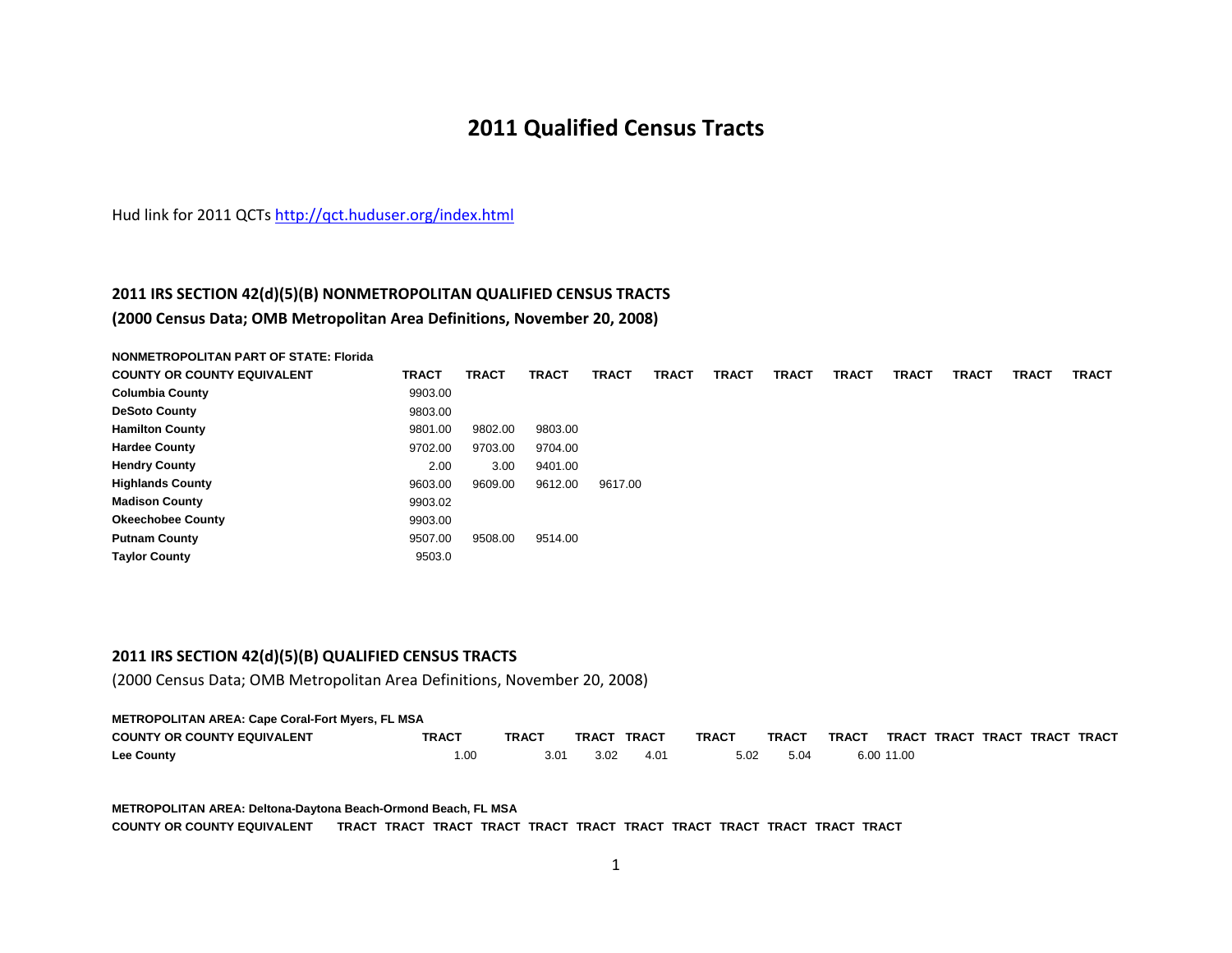| <b>Volusia County</b>                                                |  |  |  |  | 812.00 815.00 817.00 819.00 820.00 821.00 823.02 905.00 906.00 907.02 |
|----------------------------------------------------------------------|--|--|--|--|-----------------------------------------------------------------------|
|                                                                      |  |  |  |  |                                                                       |
|                                                                      |  |  |  |  |                                                                       |
| <b>METROPOLITAN AREA: Fort Walton Beach-Crestview-Destin, FL MSA</b> |  |  |  |  |                                                                       |

| <b>COUNTY OR COUNTY EQUIVALENT</b> | <b>TRACT</b> | TRACT | <b>TRACT</b> | <b>TRACT</b> | <b>TRACT</b> | <b>TRACT</b> | <b>TRACT</b> | <b>TRACT</b> | <b>TRACT</b> | <b>TRACT</b> | <b>TRACT</b> | TRACT |
|------------------------------------|--------------|-------|--------------|--------------|--------------|--------------|--------------|--------------|--------------|--------------|--------------|-------|
| <b>Okaloosa County</b>             | 226.00       |       |              |              |              |              |              |              |              |              |              |       |

| <b>METROPOLITAN AREA: Gainesville, FL MSA</b> |              |                   |              |              |       |              |              |              |              |              |              |              |
|-----------------------------------------------|--------------|-------------------|--------------|--------------|-------|--------------|--------------|--------------|--------------|--------------|--------------|--------------|
| <b>COUNTY OR COUNTY EQUIVALENT</b>            | <b>TRACT</b> | TRAC <sup>-</sup> | <b>TRACT</b> | <b>TRACT</b> | TRACT | <b>TRACT</b> | <b>TRAC1</b> | <b>TRACT</b> | <b>TRACT</b> | <b>TRACT</b> | <b>TRACT</b> | <b>TRACT</b> |
| <b>Alachua County</b>                         | 2.00         | 6.00              | 8.00         | 9.02         | 15.01 | 15.02        | 15.03 15.05  |              |              |              |              |              |

# **METROPOLITAN AREA: Jacksonville, FL MSA**

| <b>COUNTY OR COUNTY EQUIVALENT</b> | <b>TRACT</b> | <b>TRACT</b>  | <b>TRACT</b> | <b>TRACT</b> | <b>TRACT</b> | TRACT | <b>TRACT</b> | <b>TRACT</b> | <b>TRACT</b> | TRACT  | <b>TRACT</b> | <b>TRACT</b> |
|------------------------------------|--------------|---------------|--------------|--------------|--------------|-------|--------------|--------------|--------------|--------|--------------|--------------|
| <b>Duval County</b>                | 2.00         | 3.00          | 4.00         | 5.00         | 10.00        | 11.00 | 12.00        | 13.00        | 15.00        | 16.00  | 17.00        | 18.00        |
|                                    | 19.00        | 26.00         | 27.01        | 27.02        | 28.01        | 28.02 | 29.01        | 29.02        | 115.00       | 116.00 | 163.00       |              |
| <b>St. Johns County</b>            | 203.00       | 204.00 210.02 |              |              |              |       |              |              |              |        |              |              |

| <b>METROPOLITAN AREA: Lakeland, FL MSA</b> |              |              |               |              |              |        |              |              |              |              |              |              |
|--------------------------------------------|--------------|--------------|---------------|--------------|--------------|--------|--------------|--------------|--------------|--------------|--------------|--------------|
| <b>COUNTY OR COUNTY EQUIVALENT</b>         | <b>TRACT</b> | <b>TRACT</b> | <b>TRACT</b>  | <b>TRACT</b> | <b>TRACT</b> | TRACT  | <b>TRACT</b> | <b>TRACT</b> | <b>TRACT</b> | <b>TRACT</b> | <b>TRACT</b> | <b>TRACT</b> |
| <b>Polk County</b>                         | 101.00       | 102.00       | 109.00        | 110.00       | 111.00       | 112.01 | 112.02       | 126.01       | 131.03       | 132.00       | 133.00       | 136.00       |
|                                            | 137.01       | 143.01       | 145.01 145.02 |              |              |        |              |              |              |              |              |              |

## **METROPOLITAN AREA: Miami-Fort Lauderdale-Miami Beach, FL MSA**

| <b>COUNTY OR COUNTY EQUIVALENT</b> | <b>TRACT</b> | <b>TRACT</b> | <b>TRACT</b> | <b>TRACT</b> | <b>TRACT</b> | <b>TRACT</b> | <b>TRACT</b> | <b>TRACT</b> | <b>TRACT</b> | <b>TRACT</b> | <b>TRACT</b> | <b>TRACT</b> |
|------------------------------------|--------------|--------------|--------------|--------------|--------------|--------------|--------------|--------------|--------------|--------------|--------------|--------------|
| <b>Broward County</b>              | 103.04       | 104.03       | 107.02       | 303.01       | 304.01       | 304.02       | 305.00       | 306.00       | 308.01       | 408.01       | 408.02       | 409.01       |
|                                    | 409.02       |              | 411.00       | 412.00       | 414.00       | 415.00       | 416.00       | 417.00       | 425.00       | 503.03       | 503.06       | 503.07       |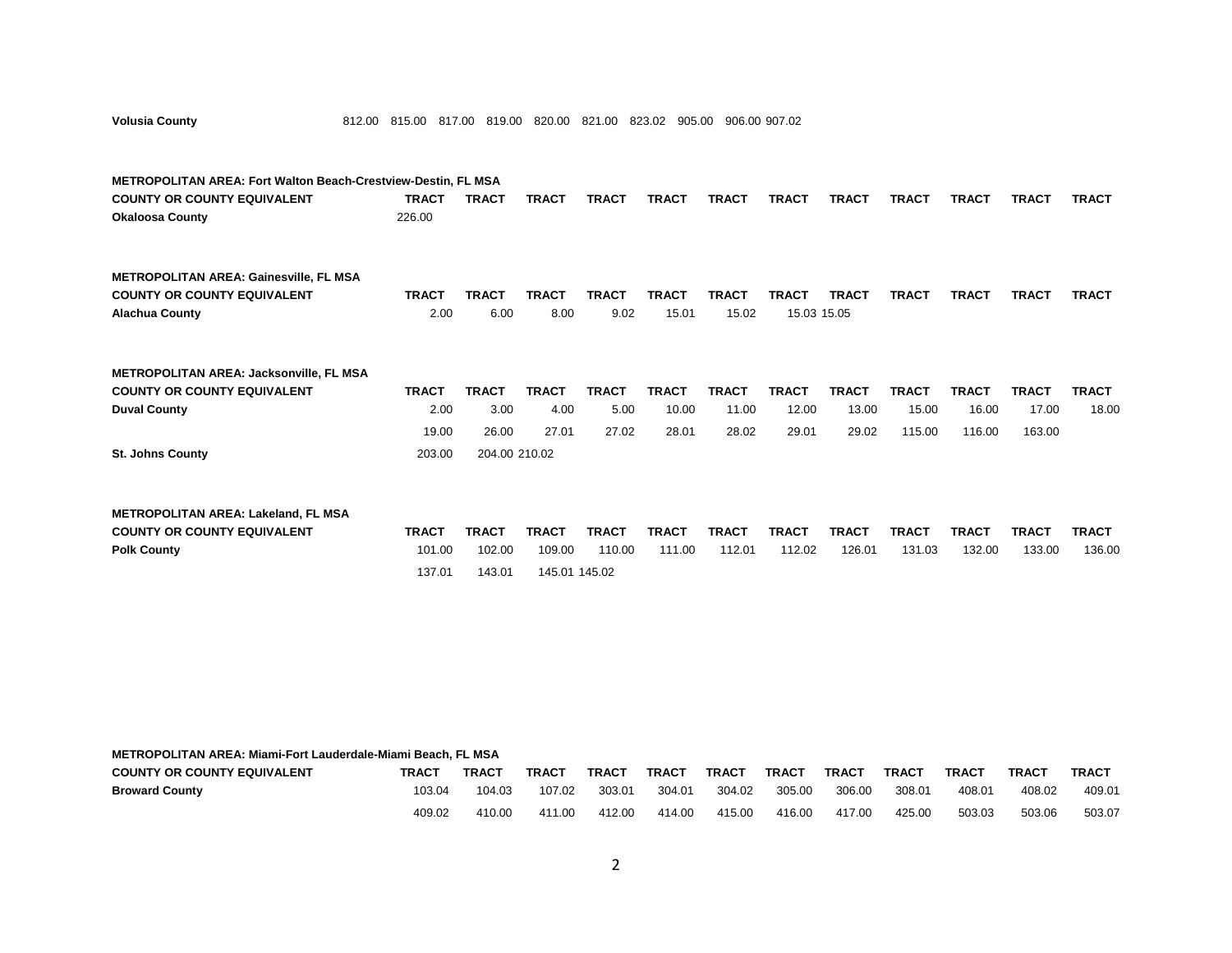|                          | 503.08  | 507.01  | 602.07  | 603.02 | 603.03 | 603.04      | 604.03 | 705.02 | 805.00 | 1004.00 | 1005.00 | 1007.00 |
|--------------------------|---------|---------|---------|--------|--------|-------------|--------|--------|--------|---------|---------|---------|
|                          | 1008.01 | 1008.02 | 1103.14 |        |        |             |        |        |        |         |         |         |
| <b>Miami-Dade County</b> | 2.06    | 2.08    | 2.10    | 3.06   | 4.02   | 4.03        | 4.04   | 4.06   | 4.07   | 4.08    | 5.03    | 7.03    |
|                          | 8.03    | 9.03    | 10.02   | 10.03  | 10.04  | 10.06       | 11.03  | 12.03  | 13.01  | 14.01   | 14.02   | 15.01   |
|                          | 15.02   | 16.01   | 17.01   | 17.02  | 17.03  | 18.01       | 18.02  | 18.03  | 19.01  | 19.03   | 19.04   | 20.01   |
|                          | 20.03   | 20.04   | 22.01   | 22.02  | 23.00  | 24.01       | 24.02  | 25.00  | 26.00  | 27.01   | 27.02   | 28.00   |
|                          | 29.00   | 30.01   | 30.03   | 30.04  | 31.00  | 34.00       | 36.01  | 36.02  | 37.01  | 37.02   | 39.01   | 39.05   |
|                          | 42.02   | 44.01   | 44.02   | 48.00  | 51.00  | 52.01       | 52.02  | 53.01  | 53.02  | 54.01   | 54.02   | 57.03   |
|                          | 64.01   | 64.02   | 66.02   | 72.00  | 76.03  | 83.03       | 89.04  | 93.07  | 93.08  | 95.01   | 101.56  | 102.06  |
|                          | 105.00  | 106.02  | 107.02  | 108.00 | 109.00 | 110.01      | 112.02 | 113.00 | 114.02 |         |         |         |
| <b>Palm Beach County</b> | 13.01   | 13.02   | 14.03   | 14.04  | 17.00  | 19.02       | 19.09  | 21.00  | 22.00  | 23.00   | 24.00   | 26.00   |
|                          | 29.00   | 40.13   | 44.02   | 49.01  | 51.00  | 52.02       | 59.13  | 61.00  | 67.00  | 68.01   | 80.01   | 80.02   |
|                          | 81.01   | 81.02   | 82.01   | 82.02  | 82.03  | 83.01 83.02 |        |        |        |         |         |         |

| <b>METROPOLITAN AREA: Naples-Marco Island, FL MSA</b> |              |              |              |               |              |              |              |              |              |              |              |              |
|-------------------------------------------------------|--------------|--------------|--------------|---------------|--------------|--------------|--------------|--------------|--------------|--------------|--------------|--------------|
| <b>COUNTY OR COUNTY EQUIVALENT</b>                    | <b>TRACT</b> | <b>TRACT</b> | <b>TRACT</b> | <b>TRACT</b>  | <b>TRACT</b> | <b>TRACT</b> | <b>TRACT</b> | <b>TRACT</b> | <b>TRACT</b> | <b>TRACT</b> | <b>TRACT</b> | <b>TRACT</b> |
| <b>Collier County</b>                                 | 7.00         | 112.04       | 112.05       | 113.00 114.00 |              |              |              |              |              |              |              |              |

| <b>METROPOLITAN AREA: Ocala, FL MSA</b> |              |              |              |       |              |              |              |              |              |              |              |              |
|-----------------------------------------|--------------|--------------|--------------|-------|--------------|--------------|--------------|--------------|--------------|--------------|--------------|--------------|
| <b>COUNTY OR COUNTY EQUIVALENT</b>      | <b>TRACT</b> | <b>TRACT</b> | <b>TRACT</b> | TRACT | <b>TRACT</b> | <b>TRACT</b> | <b>TRACT</b> | <b>TRACT</b> | <b>TRACT</b> | <b>TRACT</b> | <b>TRACT</b> | <b>TRACT</b> |
| <b>Marion County</b>                    | 17.00        | 18.00 20.02  |              |       |              |              |              |              |              |              |              |              |

|                                    | <b>METROPOLITAN AREA: Orlando-Kissimmee, FL MSA</b> |        |        |              |              |              |              |        |              |        |              |              |  |  |
|------------------------------------|-----------------------------------------------------|--------|--------|--------------|--------------|--------------|--------------|--------|--------------|--------|--------------|--------------|--|--|
| <b>COUNTY OR COUNTY EQUIVALENT</b> | <b>TRACT</b>                                        | TRACT  | TRACT  | <b>TRACT</b> | <b>TRACT</b> | <b>TRACT</b> | <b>TRACT</b> | TRAC1  | <b>TRACT</b> | TRACT  | <b>TRAC1</b> | <b>TRACT</b> |  |  |
| <b>Lake County</b>                 | 305.01                                              | 306.02 |        |              |              |              |              |        |              |        |              |              |  |  |
| <b>Orange County</b>               | 101.00                                              | 104.00 | 105.00 | 106.00       | 114.00       | 115.00       | 117.01       | 117.02 | 119.01       | 121.00 | 145.02       | 146.01       |  |  |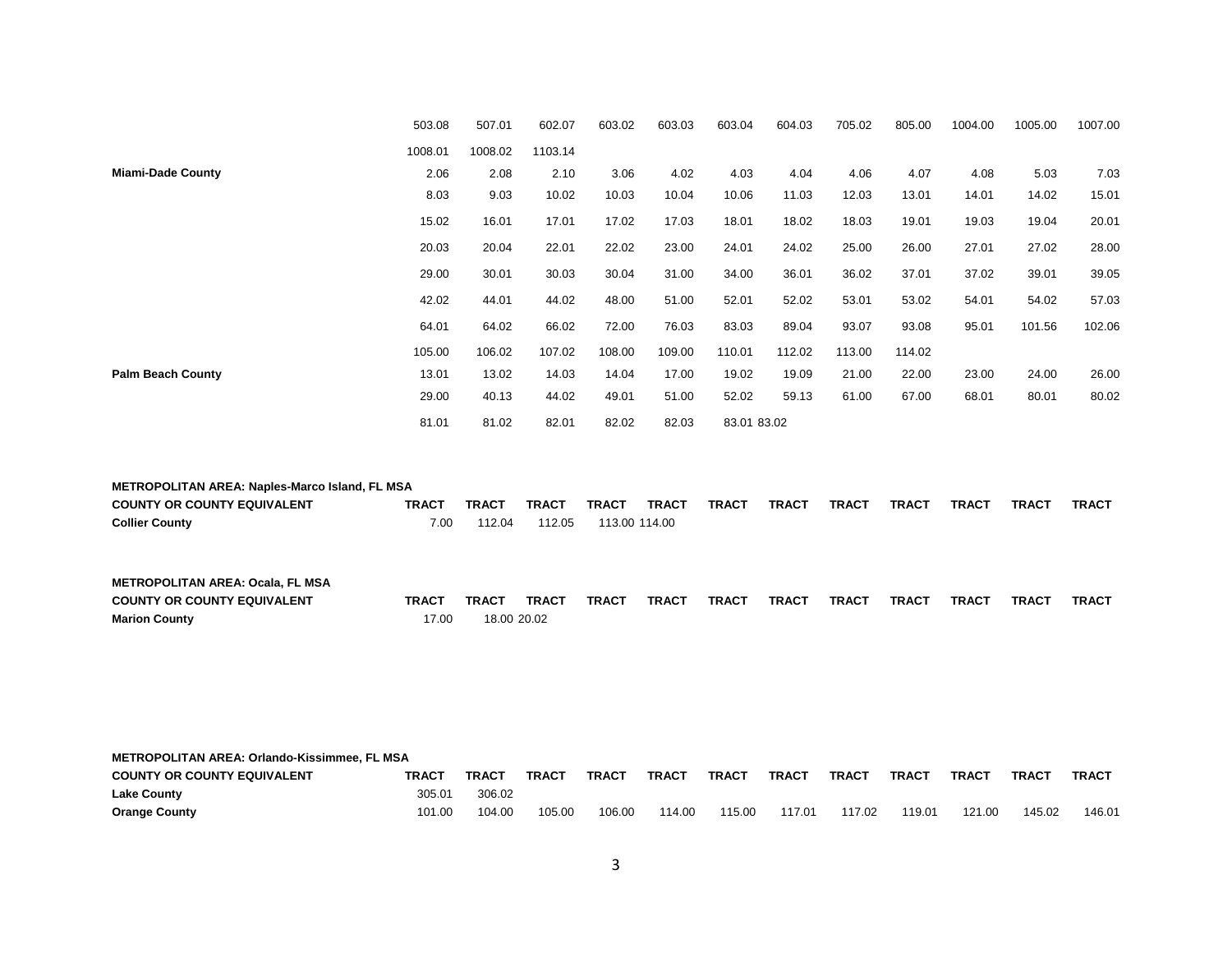|                                                              | 159.01       | 165.06       | 175.01       | 176.00        |               |              |              |              |              |              |              |              |
|--------------------------------------------------------------|--------------|--------------|--------------|---------------|---------------|--------------|--------------|--------------|--------------|--------------|--------------|--------------|
| <b>Seminole County</b>                                       | 201.01       | 202.01       | 204.01       | 205.00 209.01 |               |              |              |              |              |              |              |              |
| METROPOLITAN AREA: Palm Bay-Melbourne-Titusville, FL MSA     |              |              |              |               |               |              |              |              |              |              |              |              |
| <b>COUNTY OR COUNTY EQUIVALENT</b>                           | <b>TRACT</b> | <b>TRACT</b> | <b>TRACT</b> | <b>TRACT</b>  | <b>TRACT</b>  | <b>TRACT</b> | <b>TRACT</b> | <b>TRACT</b> | <b>TRACT</b> | <b>TRACT</b> | TRACT        | <b>TRACT</b> |
| <b>Brevard County</b>                                        | 607.00       | 608.00       | 623.00       | 626.00        | 648.00 649.02 |              |              |              |              |              |              |              |
| METROPOLITAN AREA: Panama City-Lynn Haven, FL MSA            |              |              |              |               |               |              |              |              |              |              |              |              |
| <b>COUNTY OR COUNTY EQUIVALENT</b>                           | <b>TRACT</b> | <b>TRACT</b> | <b>TRACT</b> | <b>TRACT</b>  | <b>TRACT</b>  | <b>TRACT</b> | <b>TRACT</b> | <b>TRACT</b> | <b>TRACT</b> | <b>TRACT</b> | <b>TRACT</b> | <b>TRACT</b> |
| <b>Bay County</b>                                            | 16.00        | 17.00        | 18.00        | 20.00 22.00   |               |              |              |              |              |              |              |              |
| METROPOLITAN AREA: Pensacola-Ferry Pass-Brent, FL MSA        |              |              |              |               |               |              |              |              |              |              |              |              |
| <b>COUNTY OR COUNTY EQUIVALENT</b>                           | <b>TRACT</b> | <b>TRACT</b> | <b>TRACT</b> | <b>TRACT</b>  | <b>TRACT</b>  | <b>TRACT</b> | <b>TRACT</b> | <b>TRACT</b> | <b>TRACT</b> | <b>TRACT</b> | <b>TRACT</b> | <b>TRACT</b> |
| <b>Escambia County</b>                                       | 1.00         | 3.00         | 4.00         | 6.00          | 13.00         | 14.01        | 15.00        | 16.00        | 17.00        | 18.00        | 19.00        | 20.00        |
|                                                              | 21.00        | 22.00 40.00  |              |               |               |              |              |              |              |              |              |              |
| <b>METROPOLITAN AREA: Port St. Lucie-Fort Pierce, FL MSA</b> |              |              |              |               |               |              |              |              |              |              |              |              |
| <b>COUNTY OR COUNTY EQUIVALENT</b>                           | <b>TRACT</b> | <b>TRACT</b> | <b>TRACT</b> | <b>TRACT</b>  | <b>TRACT</b>  | <b>TRACT</b> | <b>TRACT</b> | <b>TRACT</b> | <b>TRACT</b> | <b>TRACT</b> | <b>TRACT</b> | <b>TRACT</b> |
| <b>Martin County</b>                                         | 8.00         | 18.00        |              |               |               |              |              |              |              |              |              |              |
| <b>St. Lucie County</b>                                      | 1.00         | 2.00         | 3.00         | 4.00          | 5.00          |              | 9.01 14.02   |              |              |              |              |              |
| <b>METROPOLITAN AREA: Sebastian-Vero Beach, FL MSA</b>       |              |              |              |               |               |              |              |              |              |              |              |              |
| <b>COUNTY OR COUNTY EQUIVALENT</b>                           | <b>TRACT</b> | <b>TRACT</b> | <b>TRACT</b> | <b>TRACT</b>  | <b>TRACT</b>  | <b>TRACT</b> | <b>TRACT</b> | <b>TRACT</b> | <b>TRACT</b> | <b>TRACT</b> | <b>TRACT</b> | <b>TRACT</b> |
| <b>Indian River County</b>                                   | 503.02       |              |              |               |               |              |              |              |              |              |              |              |
|                                                              |              |              |              |               |               |              |              |              |              |              |              |              |
| <b>METROPOLITAN AREA: Tallahassee, FL MSA</b>                |              |              |              |               |               |              |              |              |              |              |              |              |
| <b>COUNTY OR COUNTY EQUIVALENT</b>                           | <b>TRACT</b> | <b>TRACT</b> | <b>TRACT</b> | <b>TRACT</b>  | <b>TRACT</b>  | <b>TRACT</b> | <b>TRACT</b> | <b>TRACT</b> | <b>TRACT</b> | <b>TRACT</b> | <b>TRACT</b> | <b>TRACT</b> |
| <b>Gadsden County</b>                                        | 207.02       |              |              |               |               |              |              |              |              |              |              |              |
| <b>Leon County</b>                                           | 3.03         | 4.00         | 5.00         | 6.00          | 10.01         | 11.01        | 12.00        | 14.00        | 19.00        | 20.01        | 20.02 21.02  |              |